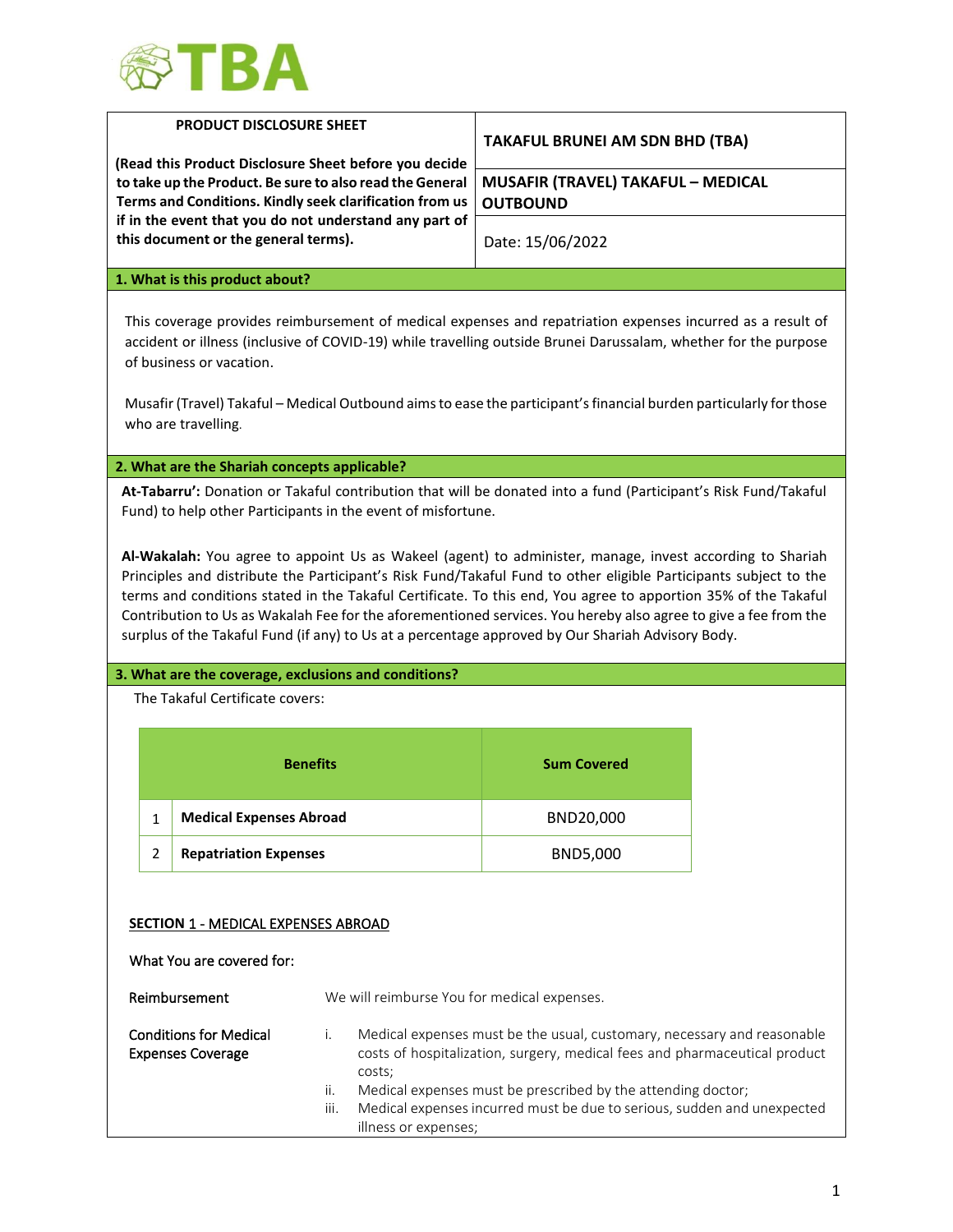

|                                                            | Medical expenses incurred must either be as a result of any accident or<br>İV.<br>illnesses during the Covered Trip, or incurred as a result of internationally<br>and locally recognized epidemics or pandemics (including COVID-19);<br>Medical expenses must be in accordance with Your Schedule per person per<br>V.<br>trip, or per year (in the case of annual cover);<br>You must be in compliance with any applicable Official Brunei Darussalam<br>vi.<br>Government travel guidelines; and<br>Any medical expenses must be evidenced with relevant original<br>vii.<br>documentation and receipts as per the Claims Procedure. |  |
|------------------------------------------------------------|------------------------------------------------------------------------------------------------------------------------------------------------------------------------------------------------------------------------------------------------------------------------------------------------------------------------------------------------------------------------------------------------------------------------------------------------------------------------------------------------------------------------------------------------------------------------------------------------------------------------------------------|--|
| What You are not covered for:                              |                                                                                                                                                                                                                                                                                                                                                                                                                                                                                                                                                                                                                                          |  |
| This section does not<br>cover                             | Any known conditions or circumstances prior to the inception of the Takaful<br>i.<br>Certificate or Endorsement, or prior to any trip;                                                                                                                                                                                                                                                                                                                                                                                                                                                                                                   |  |
|                                                            | Any pre-existing conditions whether You are aware of them or not;<br>ii.                                                                                                                                                                                                                                                                                                                                                                                                                                                                                                                                                                 |  |
|                                                            | Any non-medical expenses, such as accommodation and travel expenses<br>iii.<br>(inclusive of accommodation and travel expenses during quarantine period);                                                                                                                                                                                                                                                                                                                                                                                                                                                                                |  |
|                                                            | Any expenses relating to specialist treatment, which are not prescribed<br>iv.<br>and/or referred by a doctor in general practice;                                                                                                                                                                                                                                                                                                                                                                                                                                                                                                       |  |
|                                                            | Any expenses related to any Quarantine Order issued by the relevant<br>V.<br>authorities or any government of a country, which does not require<br>hospitalization;                                                                                                                                                                                                                                                                                                                                                                                                                                                                      |  |
|                                                            | Any expenses incurred for the mandatory pre-departure and/or post-arrival<br>Vİ.<br>COVID-19 diagnostic tests that are required by the relevant authority or<br>government of a country;                                                                                                                                                                                                                                                                                                                                                                                                                                                 |  |
|                                                            | vii. Any subsequent COVID-19 swab test expenses if Your result is found to be<br>negative; and                                                                                                                                                                                                                                                                                                                                                                                                                                                                                                                                           |  |
|                                                            | viii. Any expenses related to any COVID-19 treatment where such treatment was<br>first sought more than thirty (30) days from the time COVID-19 was first<br>diagnosed.                                                                                                                                                                                                                                                                                                                                                                                                                                                                  |  |
| <b>Additional Information:</b>                             |                                                                                                                                                                                                                                                                                                                                                                                                                                                                                                                                                                                                                                          |  |
| Deductible                                                 | Each and every claim shall be subject to a deductible of BND50.00.                                                                                                                                                                                                                                                                                                                                                                                                                                                                                                                                                                       |  |
| <b>SECTION 2 - REPATRIATION EXPENSES</b>                   |                                                                                                                                                                                                                                                                                                                                                                                                                                                                                                                                                                                                                                          |  |
| What You are covered for                                   |                                                                                                                                                                                                                                                                                                                                                                                                                                                                                                                                                                                                                                          |  |
|                                                            |                                                                                                                                                                                                                                                                                                                                                                                                                                                                                                                                                                                                                                          |  |
| Reimbursement                                              | We will reimburse You in respect of Repatriation Expenses of the return of<br>person cover's remains to Brunei Darussalam from Your Covered Trip, in<br>accordance with Your Schedule.                                                                                                                                                                                                                                                                                                                                                                                                                                                   |  |
| Conditions for<br><b>Repatriation Expenses</b><br>Coverage | Any Repatriation Expenses must be evidenced with relevant original<br>documentation and receipts as per the Claims Procedure.                                                                                                                                                                                                                                                                                                                                                                                                                                                                                                            |  |
|                                                            |                                                                                                                                                                                                                                                                                                                                                                                                                                                                                                                                                                                                                                          |  |
|                                                            |                                                                                                                                                                                                                                                                                                                                                                                                                                                                                                                                                                                                                                          |  |
|                                                            |                                                                                                                                                                                                                                                                                                                                                                                                                                                                                                                                                                                                                                          |  |
|                                                            |                                                                                                                                                                                                                                                                                                                                                                                                                                                                                                                                                                                                                                          |  |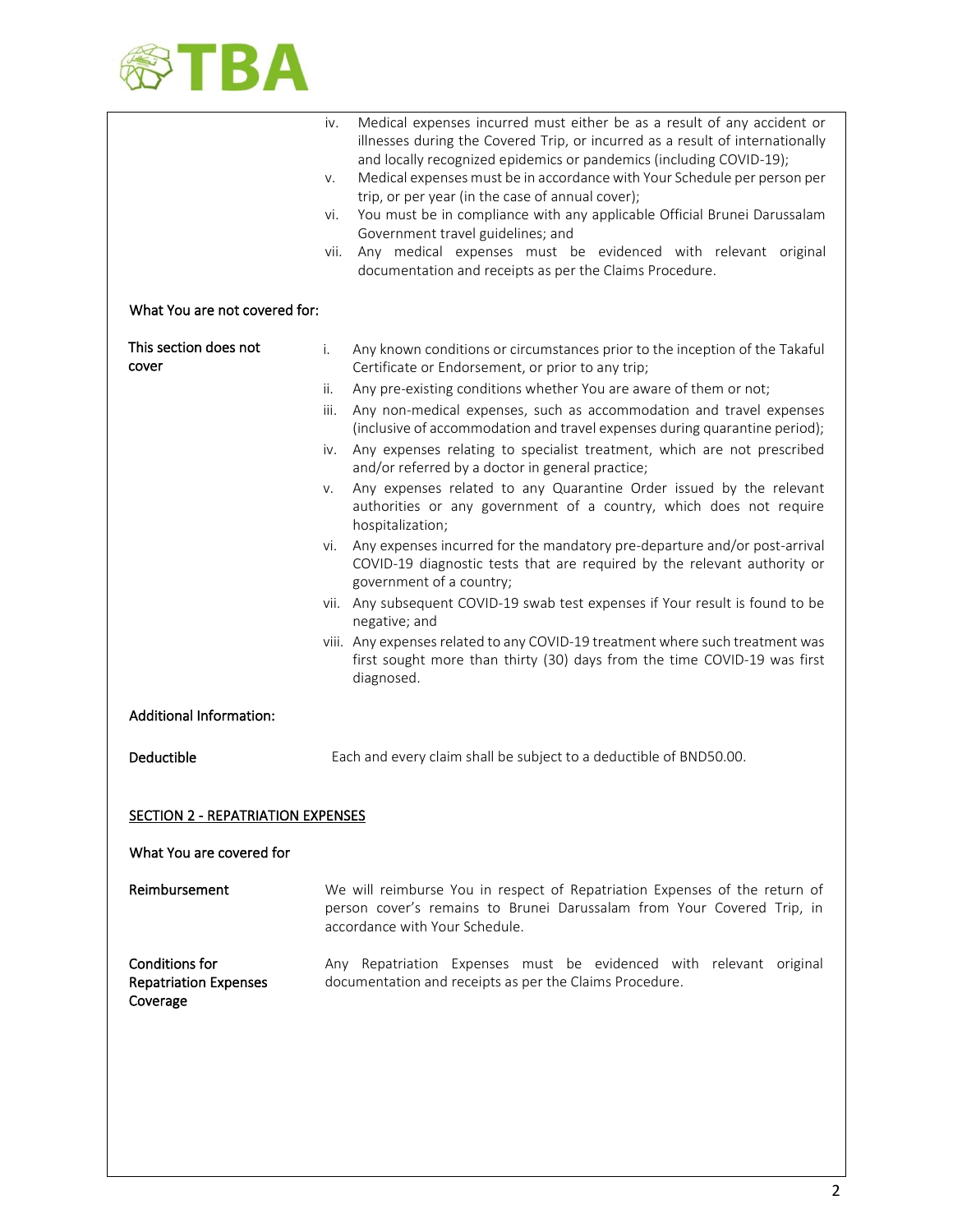

# **General Exclusions**

Your Takaful Certificate does not cover any of the following:

- (a) Any expenses incurred in any event occurring when You are in Brunei Darussalam;
- (b) Any compensation benefits, indemnity, or reimbursement for personal accident, baggage loss or damage, baggage delays, trip cancellations or trip curtailments, trip delays, missed flight connections, compassionate visits, escort of minor children, medical evacuations, compassionate emergency leave, hospital cash benefit, loss of credit card or personal money, loss of personal documents, loss of travel documents;
- (c) Any indemnity or reimbursement for any legal liability;
- (d) Any travel or legal assistance, or costs of any travel or legal assistance;
- (e) Any expenses incurred as a result of Your bad faith, participation in criminal acts, or as a result of fraudulent, seriously negligent or reckless actions, including Your actions in a state of derangement;
- (f) Any expenses incurred as a result of extraordinary natural phenomena such as floods, earthquakes, landslides, volcanic eruptions, atypical cyclonic storms, falling objects from space and aerolites, and in general, any extraordinary atmospheric, meteorological, seismic or geological phenomenon any other type of natural disaster;
- (g) Any expenses incurred as a result of events or actions of the armed forces or security forces in peacetime;
- (h) Any expenses incurred as a result of wars, with or without prior declaration, and any conflicts or international interventions using force or duress or military operations of whichever type;
- (i) Any expenses incurred as a result of engagement in active service in the armed forces or police of any nation, active participation in war (whether declared or not), invasion, act of foreign enemy, hostilities, civil war, rebellion, riot, revolution or insurrection;
- (j) Any expenses, regardless of any contributory cause(s), involving the use of or release or the threat thereof of any nuclear weapon or device or chemical or biological agent, including but not limited to expenses in any way caused or contributed to by an act of terrorism or war;
- (k) Any expenses incurred as a direct result of nuclear reaction or radiation;
- (l) Any expenses incurred as a result of taking part in bets, challenges or brawls, save in the case of legitimate defence or necessity;
- (m) Any expenses incurred as a result of participation in competitions, sports, and preparatory or training tests;
- (n) Any expenses related to accident or injury occurring due to engagement in any hazardous activity, pastime or pursuit, caving, mountaineering or rock climbing necessitating the use of guides or ropes, potholing, skydiving, parachuting, bungee-jumping, ballooning, hang-gliding, deep sea diving utilizing hard helmet with air hose attachments, martial arts, rallying, racing of any kind other than on foot, and any organized sports undertaken on a professional or sponsored basis;
- (o) Any expenses incurred as a result of participation in competitions or tournaments organised by sporting federations or similar organisations;
- (p) Any expenses incurred as a result of participation in hazardous winter and/or summer sports such as skiing and/or similar sports;
- (q) Any expenses incurred as a result of the use, as a passenger or crew, of means of air navigation not authorised for the public transport of travellers, as well as helicopters and any form of aerial flight except as a passenger on a scheduled airline flight or licensed charter aircraft over an established route;
- (r) Any expenses incurred as a result of accidents deemed legally to be work or labour accidents, as a consequence of a risk inherent to the work performed;
- (s) Any expenses incurred as a result of illnesses or injuries arising from chronic ailments or from those that existed prior to the inception date of this Takaful Certificate;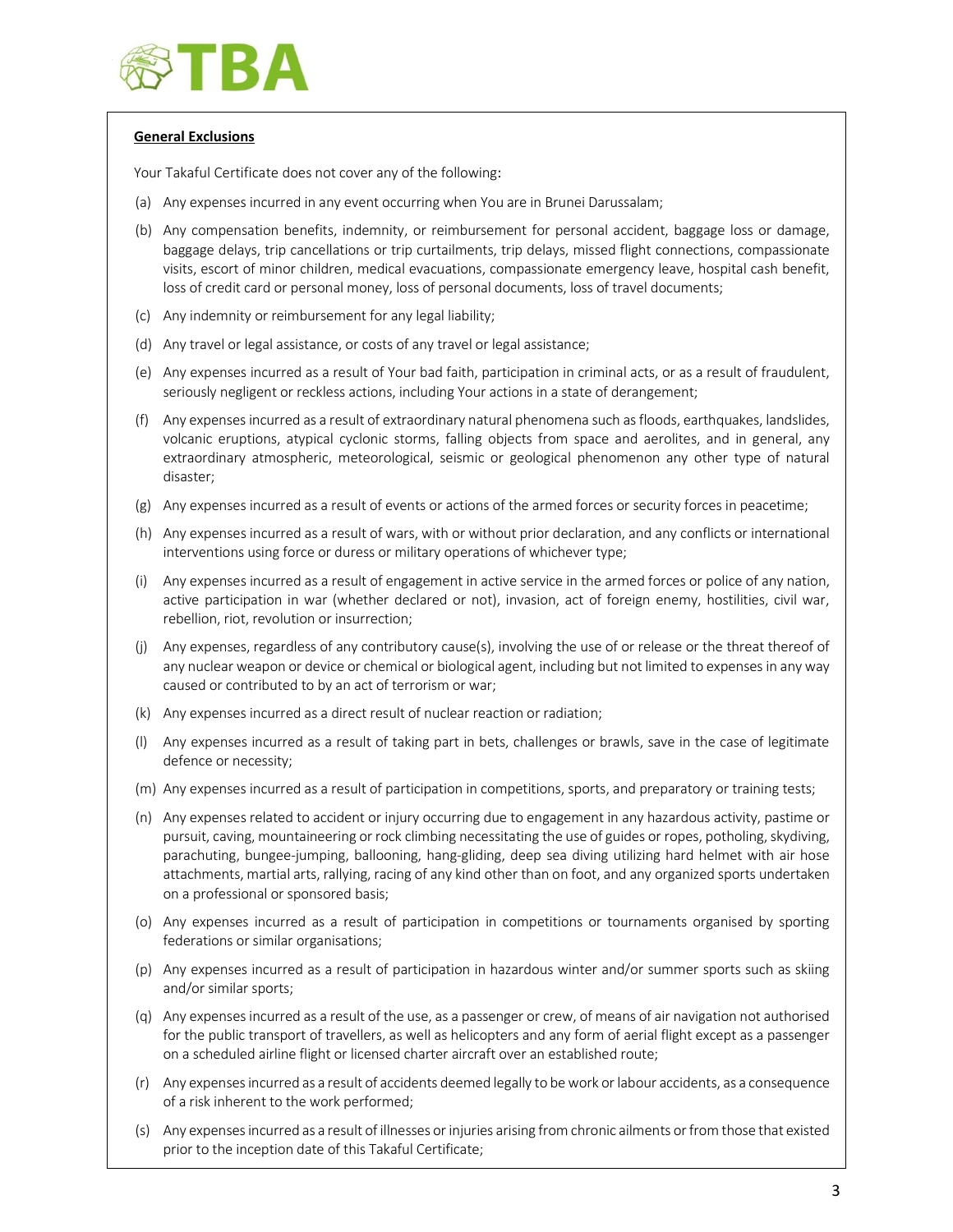

- (t) Any expenses incurred as a result of a self-inflicted injury, suicide, drug addiction or abuse, alcohol abuse, sexually transmitted diseases;
- (u) Any expenses incurred as a result of traveling outside Brunei Darussalam contrary to the advice of a medical practitioner, or for the purpose of obtaining medical treatment or for rest and recuperation following any prior accident, illness or a pre-existing condition;
- (v) Any treatment or expenses related to childbirth, miscarriage or pregnancy;
- (w) Any expenses incurred for emotional, mental, psychiatric illness;
- (x) Any expenses incurred as a result of pre-existing conditions;
- (y) Any expenses incurred as a result of illness or injuries existing prior to the claim, unless expressly included in the private or special conditions and subject to payment of the relevant additional contribution;
- (z) Any expenses incurred as a result of Acquired Immune Deficiency Syndrome (AIDS) or any AIDS related condition or disease;
- (aa) Any expenses incurred as a result of travelling to seek medical treatment or waiting for an operation, post operation check-up or any other hospital treatment, or any medical investigations, tests or test results;
- (bb) Any expenses incurred as a result of travelling to seek immigration or political asylum; or
- (cc) Any expenses incurred for or as a result of any activity required from or on a ship or oil-rig platform, or at a similar off-shore location.
- *Note: This list is non-exhaustive. Please refer to the Takaful Certificate Wording for the full list of exclusions under this Takaful Certificate.*

### **4. How much contribution do I have to pay?**

- 1. Cover Area ASEAN Countries
	- i) ASEAN Singapore, Cambodia, Indonesia, Laos, Malaysia, Myanmar, Philippines, Thailand, Vietnam and including Timor Leste.
- 2. Cover Area Worldwide
	- i) Worldwide Including USA, Canada, Australia and Japan.

#### **For Participants aged 80 years old and below.**

| <b>Cover Period</b>        | <b>Individual</b> |                   |
|----------------------------|-------------------|-------------------|
| <b>ASEAN</b>               |                   | <b>Worldwide</b>  |
| $1 - 5$ days               | <b>BND5.00</b>    | BND15.00          |
| $6 - 8$ days               | <b>BND8.00</b>    | BND24.00          |
| $9 - 11$ days              | BND11.00          | BND33.00          |
| 12 - 14 days               | BND14.00          | BND42.00          |
| 15 - 17 days               | BND17.00          | BND51.00          |
| 18 - 20 days               | BND20.00          | BND60.00          |
| 21 - 23 days               | BND23.00          | BND69.00          |
| 24 - 26 days               | BND26.00          | BND78.00          |
| 27 - 29 days               | BND29.00          | BND87.00          |
| 30 - 32 days               | BND32.00          | BND96.00          |
| Every addition of 3 days   | <b>BND3.00</b>    | <b>BND9.00</b>    |
|                            |                   |                   |
| <b>Annual Contribution</b> | <b>BND 145.00</b> | <b>BND 315.00</b> |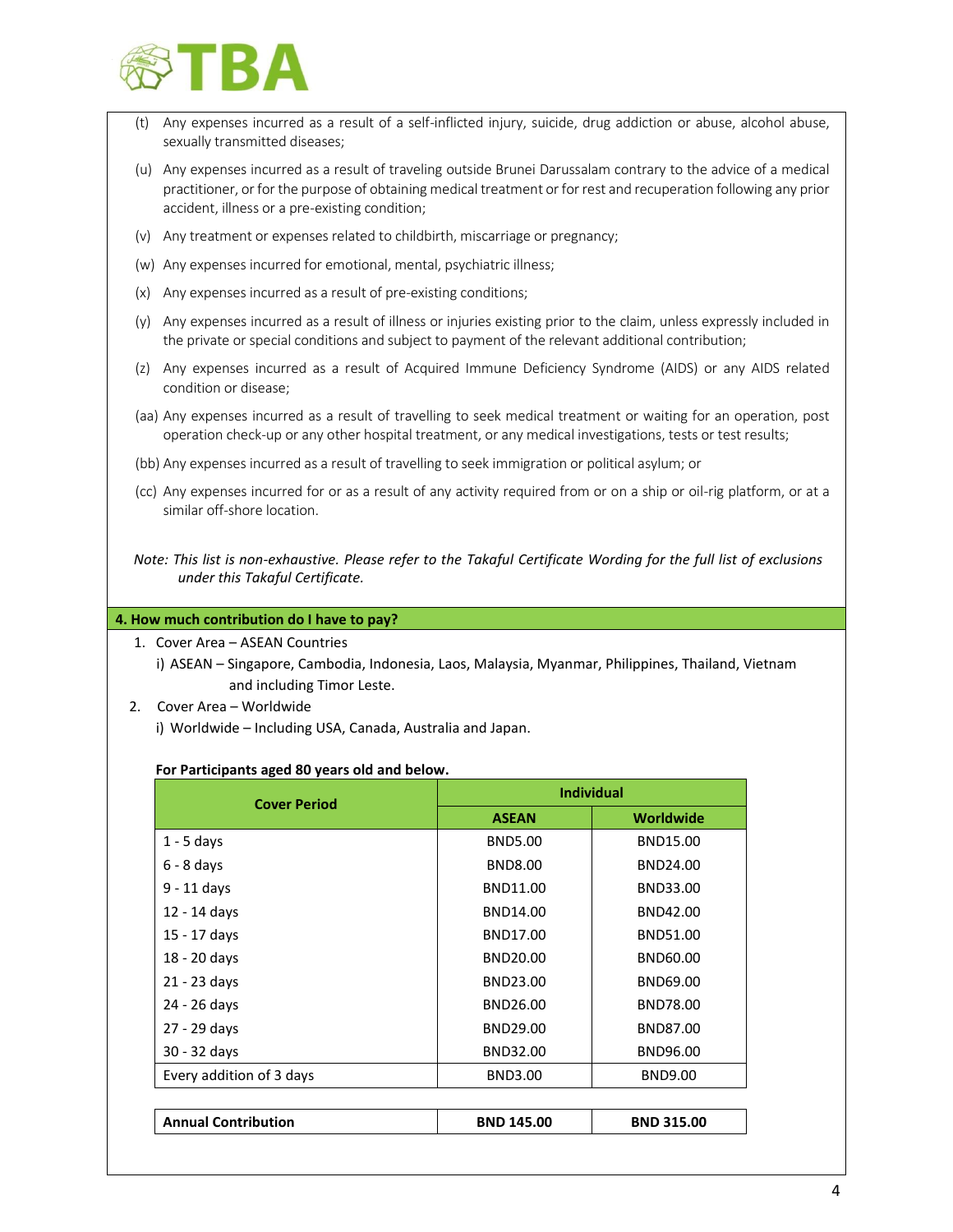

| For Participants aged 81 years old and above. |                   |                  |  |  |  |  |
|-----------------------------------------------|-------------------|------------------|--|--|--|--|
| <b>Cover Period</b>                           | <b>Individual</b> |                  |  |  |  |  |
|                                               | <b>ASEAN</b>      | <b>Worldwide</b> |  |  |  |  |
| $1 - 5$ days                                  | <b>BND8.00</b>    | BND23.00         |  |  |  |  |
| $6 - 8$ days                                  | BND12.00          | BND36.00         |  |  |  |  |
| $9 - 11$ days                                 | BND17.00          | BND50.00         |  |  |  |  |
| 12 - 14 days                                  | BND21.00          | BND63.00         |  |  |  |  |
| 15 - 17 days                                  | BND26.00          | BND77.00         |  |  |  |  |
| 18 - 20 days                                  | BND30.00          | BND90.00         |  |  |  |  |
| 21 - 23 days                                  | BND35.00          | BND104.00        |  |  |  |  |
| 24 - 26 days                                  | BND39.00          | BND117.00        |  |  |  |  |
| 27 - 29 days                                  | BND44.00          | BND131.00        |  |  |  |  |
| 30 - 32 days                                  | BND48.00          | BND144.00        |  |  |  |  |
| Every addition of 3 days                      | <b>BND5.00</b>    | BND14.00         |  |  |  |  |

• Note: No Annual Contribution for participants aged 81 years old and above.

## **5. What are the fees and charges that I have to pay?**

### **The following charges/fees are applicable:**

- 1. What you have to pay in addition to the Takaful Contribution amount:-
	- Stamp Duty: BND 0.25 per Takaful Certificate
- 2. What is included in the Takaful Contribution amount?
	- Wakalah Fees: up to maximum of 35% of Takaful Contribution
- 3. What you have to pay if there are any changes to the Takaful Certificate:
	- Cancellation Fee: BND10.00 per Takaful Certificate.
	- Endorsement Charges: Any Refund or Additional Contribution plus Service Charge of BND10.00 per Takaful Certificate.

### **6. What are some of the important notes that I should know?**

• **Trip Commencement** 

All trips must start and end in Brunei Darussalam with the length of the trip not exceeding ninety (90) days.

- **Eligibility**
	- i. Participant must be an individual from the age of 18 years old and above.
	- ii. If the Person Covered is a child, the child must be aged 17 years of age and below.

### • **Importance of disclosure**

- i. You must take reasonable care not to make any misrepresentations to Us when filling in the proposal form;
- ii. When renewing the Takaful Certificate for Annual Multi-Trip package, not to make any misrepresentations to Us in answering any questions, or confirming or amending any matters previously disclosed to Us in relation to the Takaful Certificate; and
- iii. To disclose to Us any matter, other than what we have asked in (i) and (ii) above, that You know to be relevant to our decision on whether to accept the risk or not and the rates and terms to be applied.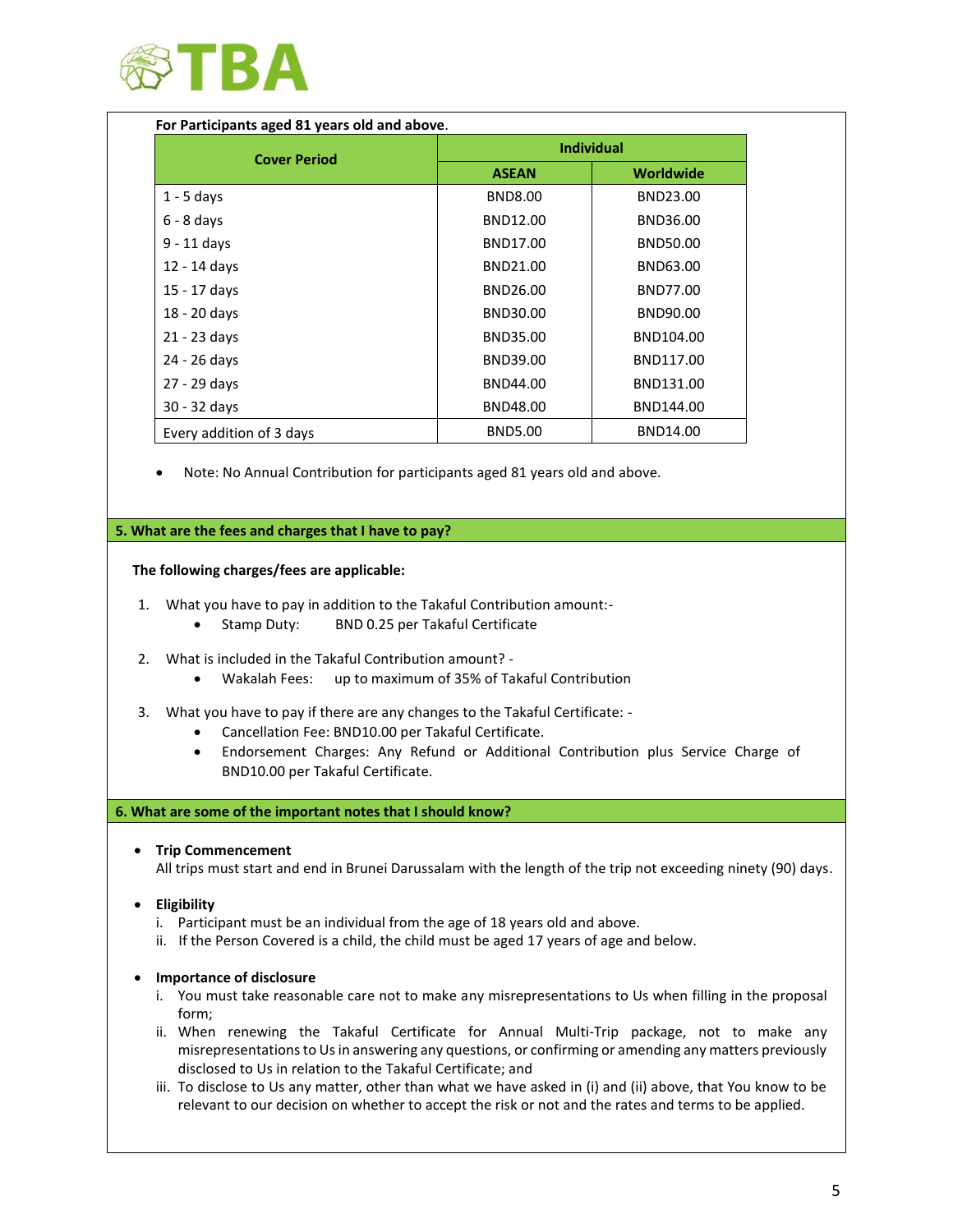

## • **Consequence of Breach of Duty**

Breach of duty of disclosure may result in Us voiding the Takaful Certificate and refusing all claims.

### • **Disclaimer of Medical and Travel Assistance:**

This Takaful Certificate does not include 24-hour emergency medical and travel assistance. If you encounter any difficulties, you may call direct our Claim Department line at +673 245 1803, or WhatsApp us at +673 873 4885, operating only on Monday to Friday from 8:00AM to 5:00PM (GMT+8).

### **Claims Procedure:**

The notice of claim must be given to Us within fourteen (14) days after the incident which may give rise to such a claim.

All payment on claims incurred shall be made on reimbursement basis.

# **7. What do I need to do if there are changes to my contact details?**

It is important that you inform Us of any change in your contact details to ensure that all correspondences reach you in a timely manner.

### **8. What happens in the event of cancellation?**

In the event of cancellation, you may inform Us by giving fourteen (14) days written notice provided no claim has occurred in the current Period of Takaful. We shall retain in the General Takaful Fund the Takaful Contribution paid by the Participant on a pro-rata basis in proportion to when this Takaful Certificate was in force. The balance of the Takaful Contribution will be refunded to the Participant after deduction of the Wakalah fee and service charge for the cancellation. Cancellation will take effect from the date the notice of cancellation is received by Us. This Takaful Certificate may also be cancelled at Our option by sending fourteen (14) days' notice by registered mail to the Participant's last known address, in which case, We shall apply the same procedure in respect of the Takaful Contribution as aforesaid.

**9. What happens in the event that Takaful agent ceases to operate?**

If our Authorized Agent that issued your Takaful Certificate ceased its operation, your Takaful Certificate is still valid until its expiry date. Participants can renew, do any endorsement and cancellation of their Takaful Certificate at any of TBA counters and branches.

**10. What are the documents that I need to submit to apply for this product?**

Documents required are as follows: -

For new Participant:

- 1) Proposal Form duly completed and signed.
- 2) Copy of flight itinerary (optional).
- 3) Copy of passport (optional).

For renewal Participant:

1) Proposal Form duly completed and signed.

### **11. Where can I get assistance for redress?**

If you have difficulties, you must contact us the earliest possible. You may contact us at: - **TBA Call Centre Ground Floor, Unit 9 & 10**